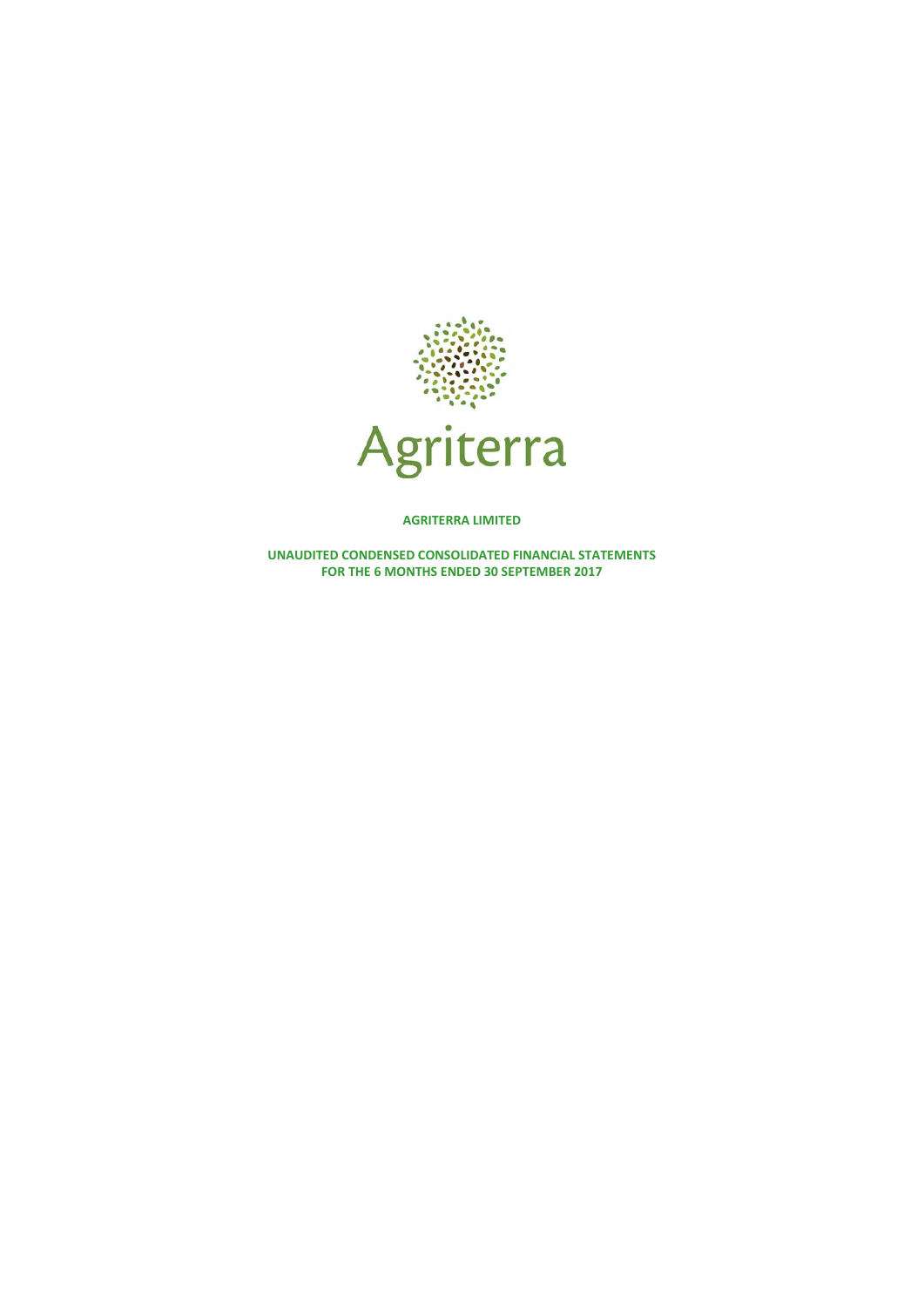#### **CHAIR'S STATEMENT**

I am pleased to provide an update on our performance in the first half of the 2018 financial year ('H1-2018'). As shareholders will be aware, the Company recently changed its accounting reference date to 31 March (from 31 May, with effect from 31 March 2017), to more effectively co-ordinate the Group's annual report and accounts with the business cycle of the Group's underlying operations. Accordingly, the comparative periods presented in this report are for the six month period ended 30 November 2016 ('H1-2017') and the 10 month period ended 31 March 2017 ('FY-2017').

#### **Mozambique overview**

As previously reported, during FY-2017 we focussed our efforts on our Grain and Beef operations in Mozambique, following the decision to dispose of our interests in the Cocoa operations in Sierra Leone, which was completed in June 2017 (as more fully described below). This focus reflects our assessment of the high growth potential of the Mozambican economy which, in the short to medium term, is expected to be supported by the development of the liquefied natural gas ('LNG') industry in the north of the country. Steps towards the development of the LNG industry have now been taken by the two major consortiums of companies (each of which intend to build their own LNG terminal), led on the one hand by ENI S.p.A and on the other by Anadarko Petroleum Corporation. More than US\$30 billion is now expected to be invested in Mozambique's LNG sector to build capacity to produce 20 million tonnes per year of LNG, with the first exports, which are destined for Asian markets, due to start in 2021/22. This important development has already started to generate positive economic effects within Mozambique, both on a macro-economic level in terms of positive sentiment regarding the country's return to higher growth rates, as well as at the more granular level of anticipated demand for our products (in particular our beef).

In conjunction with these favourable market dynamics, economic conditions have also improved, with a strengthening of the Metical against both the US\$ and South African Rand experienced early in the period, followed by a period of relative stability in the exchange rate at c.60 Metical / US\$ and c.4.5 Metical / ZAR. Being a net importer of most goods, the effect of this has been to continue to put downward pressure on inflation in Mozambique – the annualised rate to 30 September 2017 was c.11% which compares to c.25% for the 12 months ended 31 December 2016, and 21% for the 12 months ended 31 March 2017. Despite the fall in inflation, interest rates remain high, with Standard Bank's prime metical lending rate remaining at 27.75% (28% at 31 March 2017). This persistently high lending rate has led us to take actions to decrease our outstanding loan and overdraft balances in the period as more fully described below.

The political environment has also continued to remain stable during the period, with the cease-fire agreement between FRELIMO and RENAMO remaining in place and an apparent willingness by these parties to arrive at resolutions to their primary discussion points in advance of the municipal elections to be held in October 2018 and the Presidential elections in 2019. Further, with a plentiful agricultural harvest in most agricultural commodities in 2017 (including maize), which is expected to repeat in 2018, poorer households are likely to see an improvement in living conditions.

#### **New investment and use of funds**

During the period the Group secured new investment of c.US\$4.3m from Magister Investments Limited ('Magister') in exchange for a 50.01% shareholding in the Company. Full details regarding Magister were provided to shareholders in the Circular to Shareholders and Notice of General Meeting dated 14 August 2017.

This new funding is being deployed to strengthen the Group's position in Mozambique, with an initial investment of US\$0.75m and US\$0.25m into the Grain and Beef divisions respectively to reduce their outstanding bank financing. This repayment is in addition to an earlier repayment of US\$0.4m in the Beef division following the Group's disposal of its Cocoa assets in Sierra Leone. The related saving in interest costs is expected to amount to approximately US\$0.38m per annum, assuming interest rates remain at the current level.

#### **Review**

#### *Grain*

H1-2018 has seen subdued demand for our maize flour, reflecting the relative abundance of maize during this bumper harvest season. The relative weakness in demand has resulted in a fall in sales volume to c.4,800 tonnes of maize flour in H1-2018 (H1-2017: c.12,600 tonnes) and c.7,700 tonnes of all maize products (H1-2017: c.16,500), with revenue decreasing in metical terms from Metical 421.5m to Metical 111.5m and US\$ terms from US\$5.76m to US\$1.81m. EBITDA has therefore fallen to a loss of US\$0.15m (H1-2017: profit of US\$0.50m). The normal sales pattern is for demand to increase following the harvest, with peak maize flour sales between December and March; our operational team are closely monitoring market developments to ensure we are pricing our products correctly to maximise sales, and we hope to increase sales in the second half of the year.

In common with many agricultural products, the working capital requirements in the Grain division are significant, principally due to the natural cycle of maize purchases peaking between April and August, with peak maize flour sales in the latter half of the financial year. During H1-2018 we purchased c.19,900 tonnes of maize (H1-2017: c 24,700 tonnes), with a further c.1,900 tonnes purchased after the period end (H1-2017: c.2,300 tonnes) completing our maize purchasing requirements for the season. The Grain division's working capital is financed by bank facilities provided by Standard Bank which, with a current interest rate of 26.00%, continues to erode the overall profitability of the division. After an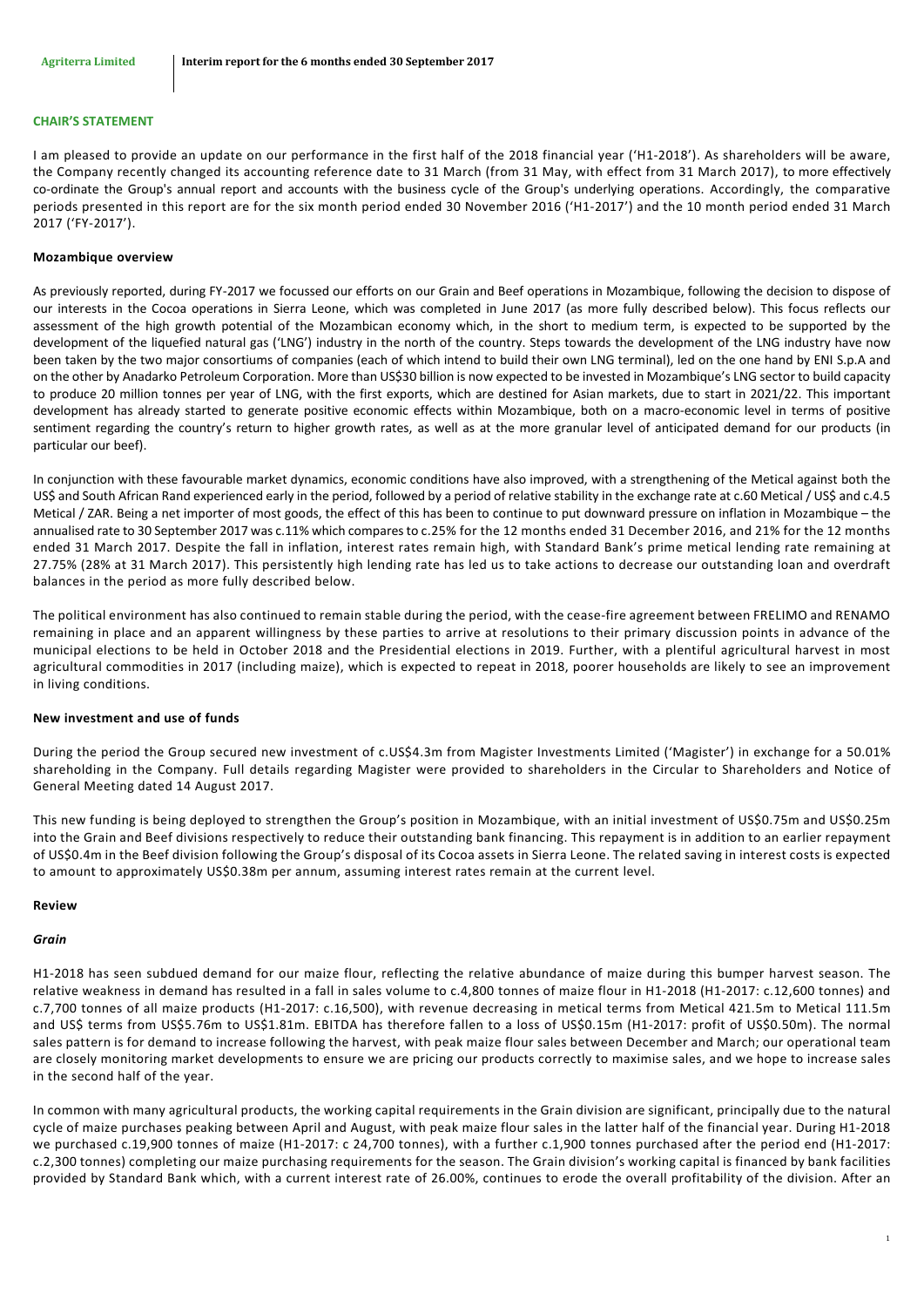interest charge of US\$0.40m (H1-2017: US\$0.41m), loss before tax for the Grain division was US\$0.6m compared to a profit of US\$0.09m in H1-2017. In order to mitigate against this high interest cost, the Group has invested US\$0.75m during the period in the working capital requirements of the Grain division to reduce its reliance on overdraft financing.

A key area for future improvements to the profitability of the Grain division is the commercial sale of animal feed products produced by our animal feed pelletiser (using maize bran, a by-product of the maize milling process). We have developed our own animal feed products which we will shortly begin to sell on a commercial basis to third party customers.

## *Beef*

In respect of our Beef division, demand remains strong. This is in part supported by the Metical which, despite having strengthened during the period, remains relatively weak, particularly against the South African Rand. Despite this strong demand, we have continued to maintain supply at c.178 tonnes a month of beef products, principally due to our ongoing efforts to improve the productivity in our feedlot where we are focussing on increasing the average stay of our animals to increase their weight. These efforts to improve feedlot productivity are in response to the reduction in internal animal stocks and the fact that traditional sources of supply from the rural community have not fully returned following the cessation of military activity in the country. Once the average stay of animals in the feedlot is increased, we expect to return to supplying approximately 230 tonnes a month of beef products from our existing operations. Due to this reduced supply, revenue has fallen slightly from US\$2.64m in H1-2017 to US\$2.26m in H1-2018 and operating loss has remained constant at US\$0.78m (H1-2017: US\$0.78m). After reduced finance costs of US\$0.095m (H1-2017: US\$0.14m), loss before tax for the Beef division was US\$0.87m (H1-2017: US\$0.92m).

## *Cocoa*

On 1 June 2017 the Group completed the disposal of its Cocoa division operating subsidiaries in Sierra Leone for US\$0.5m. The Cocoa division principally comprised a 3,200 hectare cocoa plantation in the Kenema district of Sierra Leone, a 2,000m<sup>2</sup> warehouse, and related support infrastructure and vehicles. The purchasers were local Sierra Leone businessmen who have existing cocoa production, purchasing and distribution operationsin country. The disposal proceeds were applied to reduce the Group's Beef division borrowing facilities in Mozambique and for general working capital purposes.

The Group recorded a profit on the disposal of the Cocoa division of US\$0.15m, which was reduced by US\$0.13m to US\$0.02m following the recycling of translation differences previously reflected in the translation reserve.

## **Board and senior management changes**

As a result of the investment by Magister, the Group re-structured the Board with the appointments of Mr. H Rudland, Mr. G Smith and Mr. B Scott. Mr. A Groves stepped down from the Board to focus on his other business interests.

Subsequent to the period end, Mr. D Cassiano-Silva announced his intention to step down from his position as Finance Director with effect from 31 December 2017. Mr. Cassiano-Silva will remain a Non-Executive Director of the Company thereafter. In order to ensure a period of smooth transition, the Company is in the final stages of agreeing terms with a candidate to assume responsibility for the Company's financial function during an interim period whilst the Company looks to hire a full time Mozambique based group finance director. In addition, in November 2017 Mr. B Scott took on the position of acting Chief Executive Officer ('CEO') to support the local management team as they seek to implement the Company's development strategies; the Company intends to hire a permanent CEO (also based in Mozambique) in the coming months, at which point Mr. Scott will revert to his current position of Chief Operating Officer, Mozambique.

I would like to once again take this opportunity to thank Dan and Andrew for their considerable input into the development of the Company and wish Brendan the best in his new role.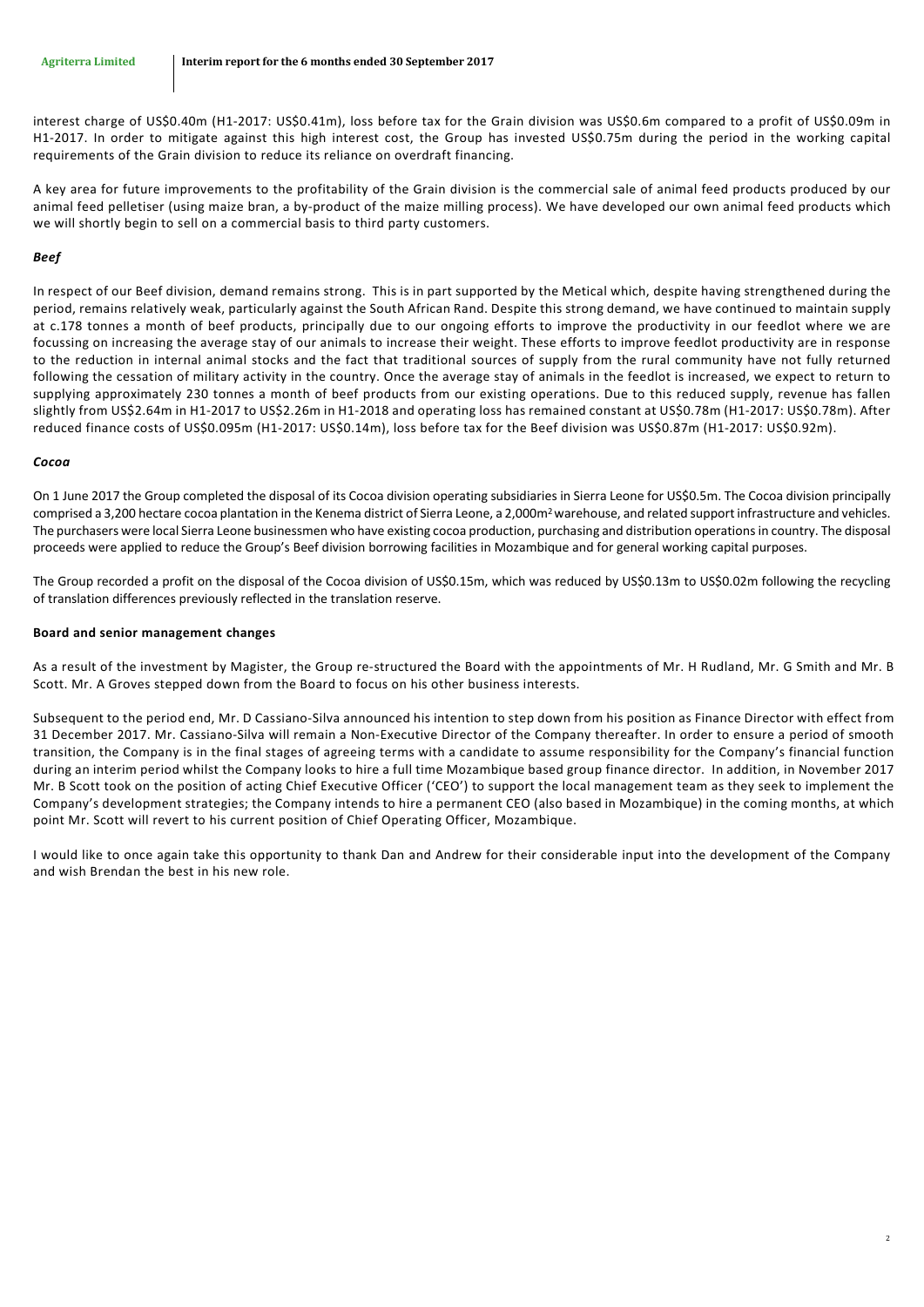# **Conclusion**

The recent investment from Magister marks a new period for the Group during which we hope to benefit from the experience and connections of our new Board members in the wider Sub-Saharan Africa region. As we look to capitalise on the growth that will inevitably come from the development of the LNG industry in Mozambique, we hope to see improvements in the profitability of the Group and its ability to provide a positive return to shareholders.

**CSO Havers Chair 17 November 2017**

### **FOR FURTHER INFORMATION PLEASE VISIT WWW.AGRITERRA-LTD.COM OR CONTACT:**

David Foreman Cantor Fitzgerald Europe Tel: +44 (0) 20 7894 7000 Callum Butterfield Cantor Fitzgerald Europe Tel: +44 (0) 20 7894 7000 Susie Geliher St Brides Partners (Financial PR) Tel: +44 (0) 20 7236 1177

Daniel Cassiano-Silva **Agriterra Ltd** Agriterra Ltd Tel: +44 (0) 20 7408 9200

3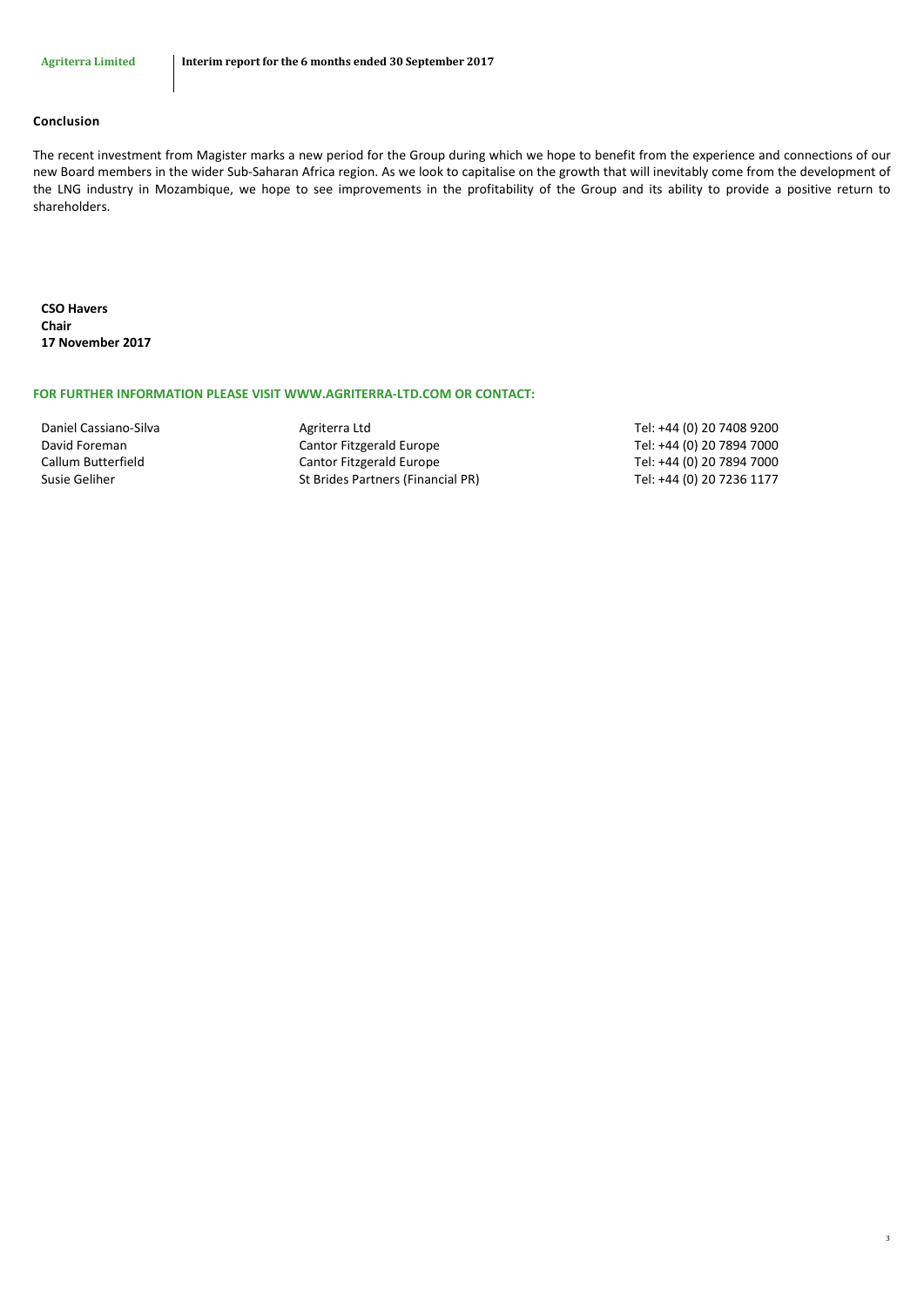# **CONSOLIDATED INCOME STATEMENT**

|                                                                                                                                                    |             | 6 months                 | 6 months          | 10 months        |
|----------------------------------------------------------------------------------------------------------------------------------------------------|-------------|--------------------------|-------------------|------------------|
|                                                                                                                                                    |             | ended                    | ended             | ended            |
|                                                                                                                                                    |             | 30 September             | 30 November       | 31 March         |
|                                                                                                                                                    |             | 2017<br><b>Unaudited</b> | 2016<br>Unaudited | 2017<br>Audited  |
|                                                                                                                                                    | <b>Note</b> | \$000                    | \$000             | \$000            |
| <b>CONTINUING OPERATIONS</b>                                                                                                                       |             |                          |                   |                  |
|                                                                                                                                                    | 3           |                          |                   |                  |
| Revenue<br>Cost of sales                                                                                                                           |             | 3,781<br>(3, 194)        | 8,106<br>(7, 290) | 12,807           |
|                                                                                                                                                    |             | 587                      | 816               | (11, 915)<br>892 |
| Gross profit                                                                                                                                       |             | 306                      |                   |                  |
| Increase in value of biological assets                                                                                                             |             |                          | 417               | 487              |
| Operating expenses                                                                                                                                 |             | (3, 105)                 | (2, 315)          | (4, 532)         |
| Other income<br>Profit on disposal of property, plant and equipment and adjustments to                                                             |             | 9                        | 26                | 29               |
| the carrying value of assets classified as held for sale                                                                                           |             | 79                       | 288               | 439              |
| <b>Operating loss</b>                                                                                                                              |             | (2, 124)                 | (768)             | (2,685)          |
| <b>Investment revenues</b>                                                                                                                         |             | 6                        | $\overline{7}$    | 12               |
|                                                                                                                                                    |             |                          | (16)              |                  |
| Other gains and losses<br>Finance costs                                                                                                            | 4           |                          |                   | (16)             |
|                                                                                                                                                    |             | (501)                    | (548)             | (927)            |
| <b>Loss before taxation</b>                                                                                                                        |             | (2,619)                  | (1, 325)          | (3,616)          |
| Taxation                                                                                                                                           |             | (4)                      | (22)              | (22)             |
| Loss for the period from continuing operations                                                                                                     | 3           | (2,623)                  | (1, 347)          | (3,638)          |
| <b>DISCONTINUED OPERATIONS</b>                                                                                                                     |             |                          |                   |                  |
| Loss for the period from discontinued operations                                                                                                   | 5           | (35)                     | (20)              | (136)            |
| Loss for the period attributable to owners of the Company                                                                                          |             | (2,658)                  | (1, 367)          | (3, 774)         |
|                                                                                                                                                    |             |                          |                   |                  |
| <b>LOSS PER SHARE</b>                                                                                                                              |             |                          |                   |                  |
| Basic and diluted loss per share from continuing operations                                                                                        |             | (0.23)                   | (0.13)            | (0.35)           |
| Basic and diluted loss per share from continuing and discontinued                                                                                  |             |                          |                   |                  |
| operations                                                                                                                                         |             | (0.23)                   | (0.13)            | (0.36)           |
|                                                                                                                                                    |             | No.                      | No.               | No.              |
| Weighted average number of shares outstanding for the purposes of                                                                                  |             |                          |                   |                  |
| calculating basic and diluted loss per share from continuing operations,<br>and basic and diluted loss from continuing and discontinued operations |             |                          |                   |                  |
|                                                                                                                                                    |             | 1,148,887,600            | 1,061,818,478     | 1,061,818,478    |

4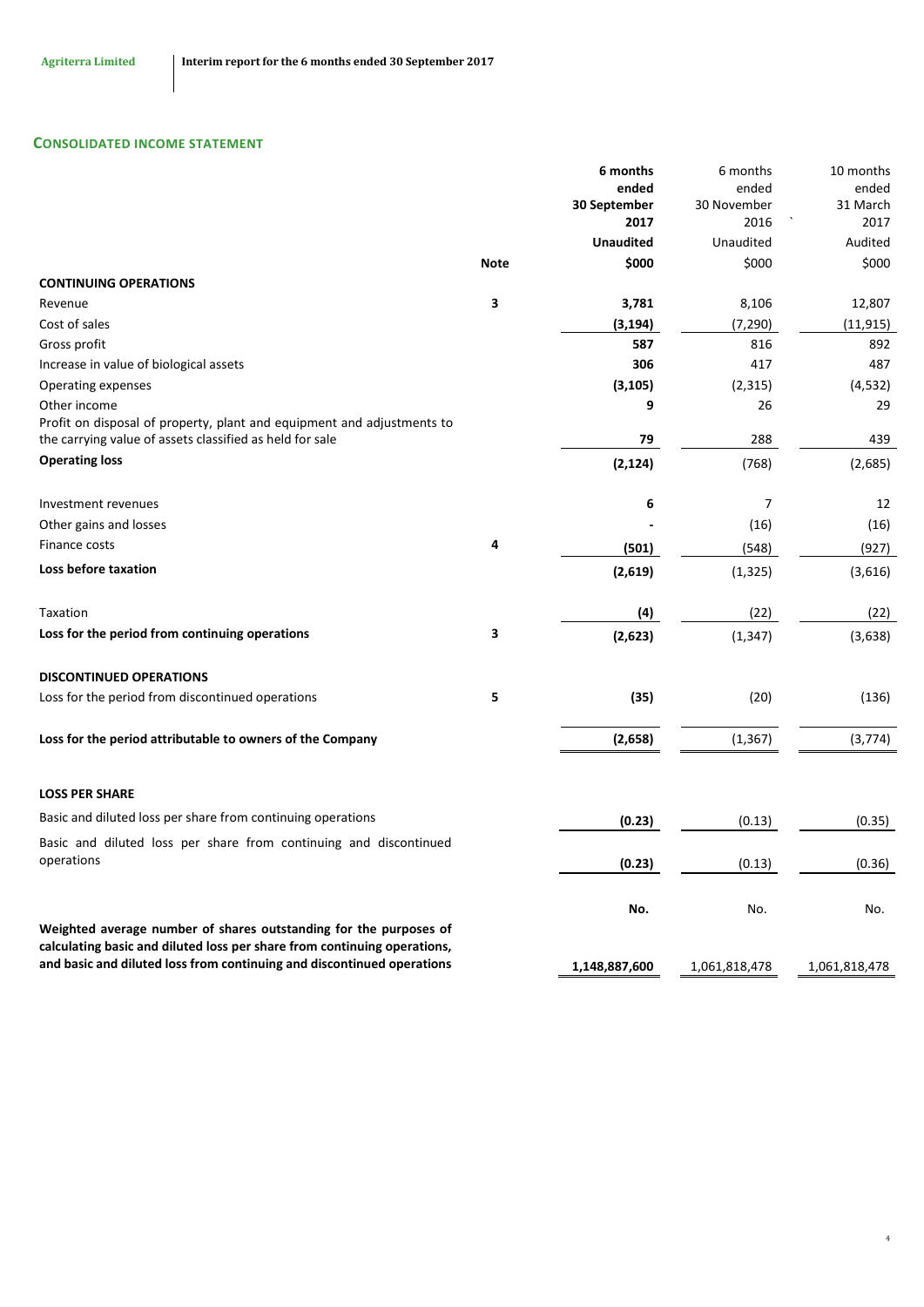# **CONSOLIDATED STATEMENT OF COMPREHENSIVE INCOME**

|                                                                        | 6 months         | 6 months    | 10 months |
|------------------------------------------------------------------------|------------------|-------------|-----------|
|                                                                        | ended            | ended       | ended     |
|                                                                        | 30 September     | 30 November | 31 March  |
|                                                                        | 2017             | 2016        | 2017      |
|                                                                        | <b>Unaudited</b> | Unaudited   | Audited   |
|                                                                        | \$000            | \$000       | \$000     |
| Loss for the period                                                    | (2,658)          | (1, 367)    | (3,774)   |
| Items that may be reclassified subsequently to profit or loss:         |                  |             |           |
| Foreign exchange translation differences                               | 543              | (1,778)     | (1, 119)  |
| Items reclassified to profit or loss in the period:                    |                  |             |           |
| Foreign exchange differences on disposal, liquidation or winding-up of |                  |             |           |
| subsidiary companies                                                   | 158              |             |           |
| Other comprehensive income for the period                              | 701              | (1,778)     | (1, 119)  |
| Total comprehensive income for the period attributable to owners of    |                  |             |           |
| the Company                                                            | (1, 957)         | (3, 145)    | (4,893)   |

5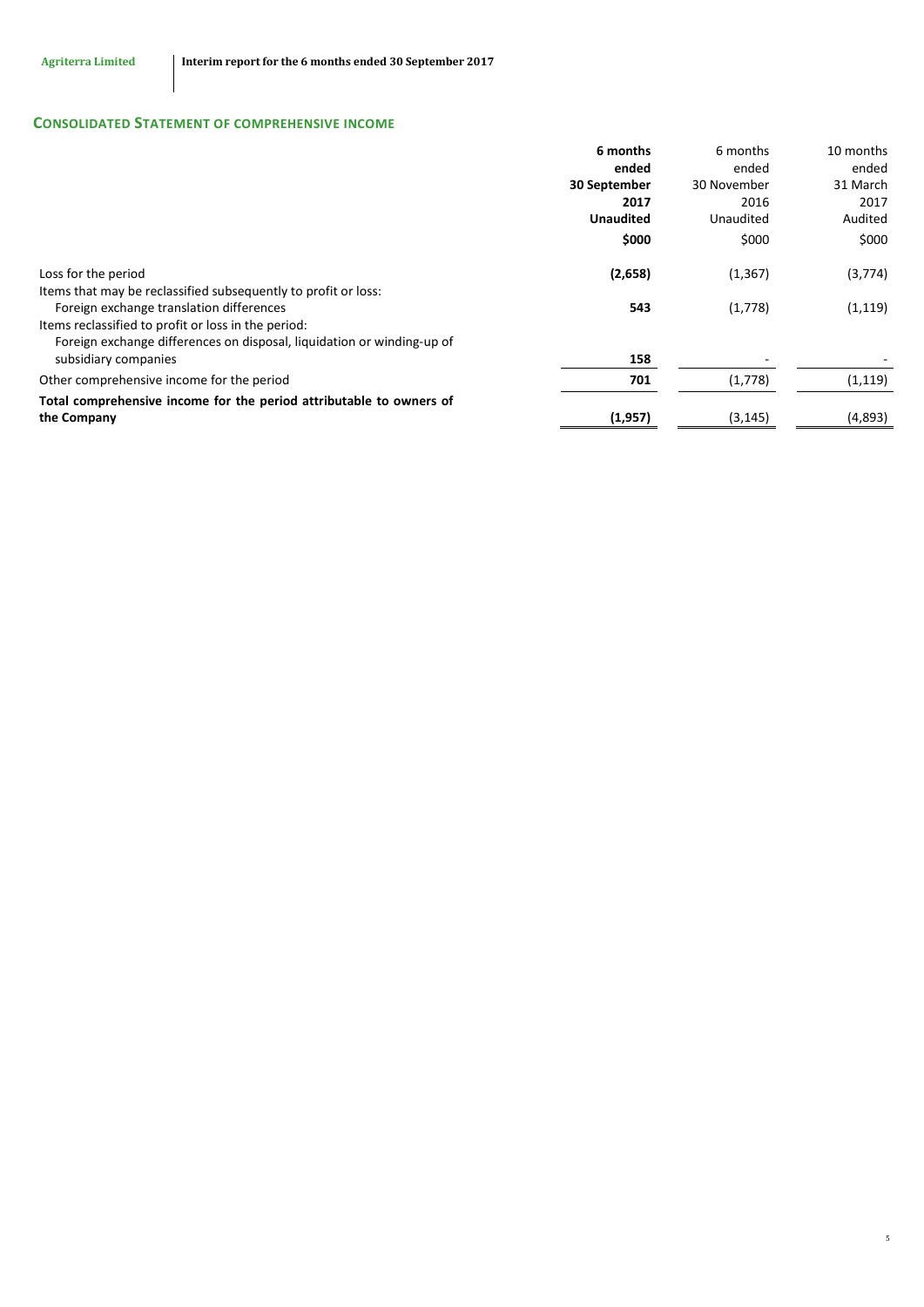# **CONSOLIDATED STATEMENT OF FINANCIAL POSITION**

|                                                                         |             | 30 September     | 30 November | 31 March   |
|-------------------------------------------------------------------------|-------------|------------------|-------------|------------|
|                                                                         |             | 2017             | 2016        | 2017       |
|                                                                         |             | <b>Unaudited</b> | Unaudited   | Audited    |
|                                                                         | <b>Note</b> | \$000            | \$000       | \$000      |
| <b>Non-current assets</b>                                               |             |                  |             |            |
| Property, plant and equipment                                           |             | 6,381            | 6,009       | 6,094      |
| Interests in associates                                                 |             | 4                | 4           | 4          |
|                                                                         |             | 6,385            | 6,013       | 6,098      |
| <b>Current assets</b>                                                   |             |                  |             |            |
| <b>Biological assets</b>                                                |             | 1,048            | 1,066       | 746        |
| Inventories                                                             |             | 3,187            | 3,381       | 1,253      |
| Trade and other receivables                                             |             | 828              | 1,319       | 1,557      |
| Assets classified as held for sale                                      |             | 19               | 477         | 573        |
| Cash and cash equivalents                                               |             | 4,447            | 3,371       | 2,425      |
|                                                                         |             | 9,529            | 9,614       | 6,554      |
| <b>Total assets</b>                                                     |             | 15,914           | 15,627      | 12,652     |
| <b>Current liabilities</b>                                              |             |                  |             |            |
| Borrowings                                                              | 6           | 4,673            | 3,754       | 2,730      |
| Trade and other payables                                                |             | 536              | 774         | 634        |
| Liabilities directly associated with assets classified as held for sale |             |                  | 127         | 128        |
|                                                                         |             | 5,209            | 4,655       | 3,492      |
| <b>Net current assets</b>                                               |             | 4,320            | 4,959       | 3,062      |
| <b>Non-current liabilities</b>                                          |             |                  |             |            |
| <b>Borrowings</b>                                                       | 6           |                  | 798         | 734        |
| <b>Total liabilities</b>                                                |             | 5,209            | 5,453       | 4,226      |
|                                                                         |             |                  |             |            |
| <b>Net assets</b>                                                       |             | 10,705           | 10,174      | 8,426      |
|                                                                         |             |                  |             |            |
| Share capital                                                           | 8           | 3,373            | 1,960       | 1,960      |
| Share premium                                                           |             | 151,442          | 148,622     | 148,622    |
| Share based payments reserve                                            |             | 1,988            | 1,985       | 1,985      |
| <b>Translation reserve</b>                                              |             | (16, 800)        | (18, 160)   | (17, 501)  |
| <b>Accumulated losses</b>                                               |             | (129, 298)       | (124, 233)  | (126, 640) |
| Equity attributable to equity holders of the parent                     |             | 10,705           | 10,174      | 8,426      |

The unaudited condensed consolidated financial statements of Agriterra Limited for the 6 months ended 30 September 2017 were approved by the Board of Directors and authorised for issue on 17 November 2017. Signed on behalf of the Board of Directors:

6

**CSO Havers Chair**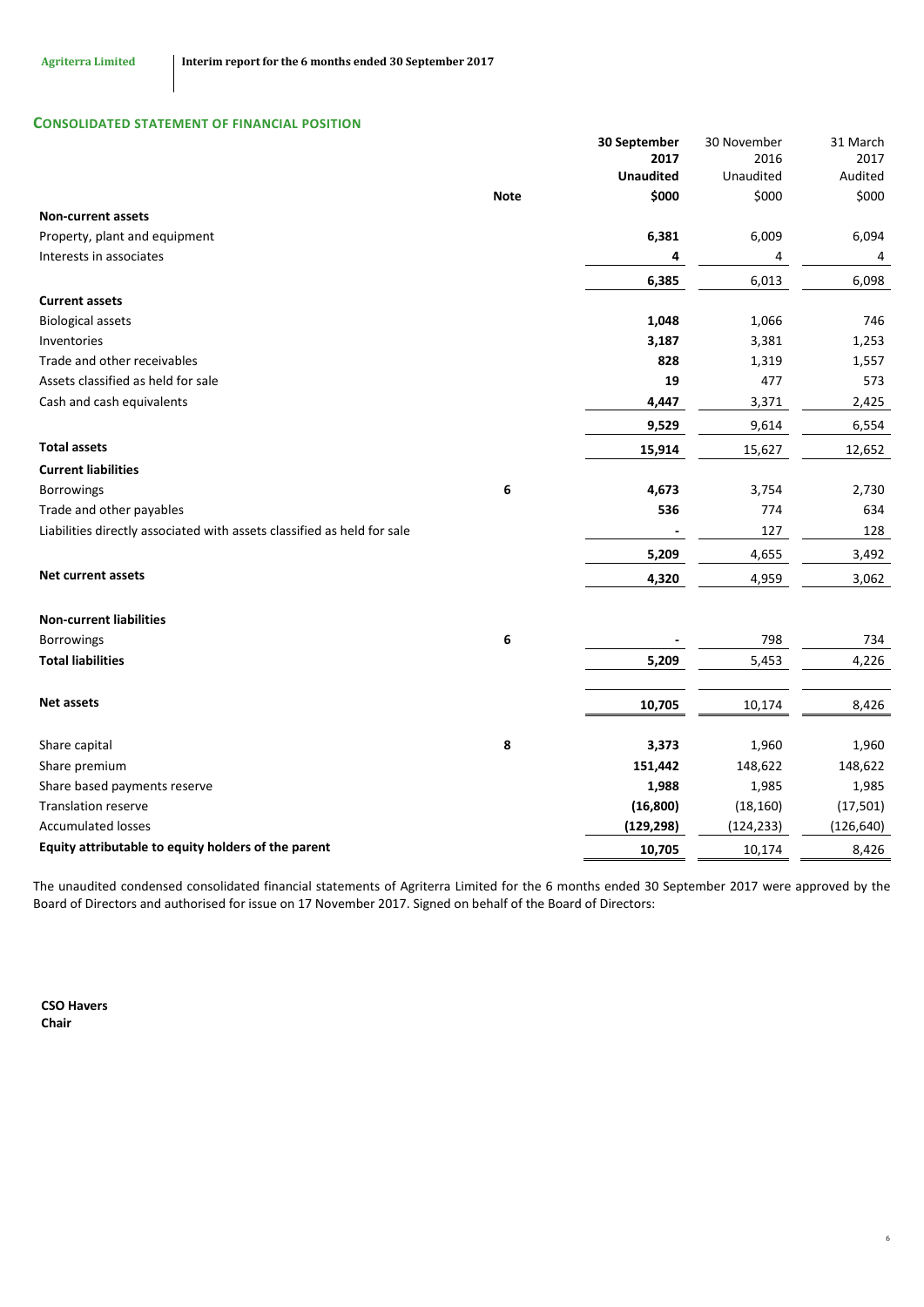# **CONSOLIDATED CASH FLOW STATEMENT**

|                                                                                                                                   |                | 6 months<br>ended<br>30 September | 6 months<br>ended<br>30 November | 10 months<br>ended<br>31 March |
|-----------------------------------------------------------------------------------------------------------------------------------|----------------|-----------------------------------|----------------------------------|--------------------------------|
|                                                                                                                                   |                | 2017                              | 2016                             | 2017                           |
|                                                                                                                                   | <b>Note</b>    | <b>Unaudited</b>                  | Unaudited                        | Audited                        |
|                                                                                                                                   |                | \$000                             | \$000                            | \$000                          |
| Loss before tax for the period from continuing operations<br>Adjustments for:                                                     |                | (2,619)                           | (1, 325)                         | (3,616)                        |
| Depreciation<br>Profit on disposal of property, plant and equipment                                                               |                | 247<br>(79)                       | 265<br>(288)                     | 445<br>(460)                   |
| Adjustments to the carrying value of assets classified as held for sale                                                           |                |                                   |                                  | 21                             |
| Share based payment expense                                                                                                       |                | 3<br>79                           | 5<br>54                          | 5<br>104                       |
| Foreign exchange loss<br>Increase in value of biological assets                                                                   |                | (306)                             | (417)                            | (487)                          |
| Finance costs                                                                                                                     |                | 501                               | 548                              | 927                            |
| Investment revenues                                                                                                               |                | (6)                               | (7)                              | (12)                           |
| Decrease in fair value of quoted investments                                                                                      |                |                                   | 16                               | 16                             |
| Operating cash flows before movements in working capital                                                                          |                | (2, 180)                          | (1, 149)                         | (3,057)                        |
| Increase in inventories                                                                                                           |                | (1,829)                           | (2,526)                          | (151)                          |
| Decrease / (increase) in trade and other receivables<br>(Decrease) / increase in trade and other payables                         |                | 824<br>(180)                      | (175)<br>143                     | (729)<br>(13)                  |
| Net decrease in biological assets held for slaughter purposes                                                                     |                | 53                                | 982                              | 1,454                          |
| Net cash used in operating activities by continuing operations                                                                    |                | (3, 312)                          | (2, 725)                         | (2, 496)                       |
| Corporation tax paid                                                                                                              |                | (4)                               | (22)                             | (22)                           |
| Finance costs                                                                                                                     | 4              | (501)                             | (548)                            | (927)                          |
| Interest received                                                                                                                 |                | 6                                 | 7                                | 12                             |
| Net cash used in operating activities by continuing operations                                                                    |                | (3, 811)                          | (3, 288)                         | (3, 433)                       |
| Net cash used in operating activities by discontinued operations                                                                  |                | (47)                              |                                  | (48)                           |
| Net cash used by operating activities                                                                                             |                | (3,858)                           | (3, 288)                         | (3,481)                        |
| Cash flows from investing activities                                                                                              |                |                                   |                                  |                                |
| Disposal of subsidiaries                                                                                                          | $\overline{ }$ | 474                               |                                  |                                |
| Proceeds from disposal of property, plant and equipment, net of expenses incurred<br>Acquisition of property, plant and equipment |                | 202<br>(11)                       | 538<br>(182)                     | 927<br>(204)                   |
| Net cash from investing activities by continuing operations                                                                       |                | 665                               | 356                              | 723                            |
| Net cash from investing activities in discontinued operations                                                                     |                | 21                                |                                  | 33                             |
| Net cash from investing activities                                                                                                |                | 686                               | 356                              | 756                            |
|                                                                                                                                   |                |                                   |                                  |                                |
| Cash flow from financing activities<br>Proceeds from the issue of new Ordinary Shares                                             | 8              | 4,317                             |                                  |                                |
| Expenses incurred in the issue of new Ordinary Shares                                                                             |                | (85)                              |                                  |                                |
| Net draw down of overdraft                                                                                                        |                | 1,766                             | 2,513                            | 1,145                          |
| Net repayment of loans                                                                                                            |                | (851)                             | (1)                              | (110)                          |
| Net cash from financing activities from continuing operations                                                                     |                | 5,147                             | 2,512                            | 1,035                          |
| Net cash from financing activities from discontinued operations                                                                   |                |                                   |                                  |                                |
| Net cash from financing activities                                                                                                |                | 5,147                             | 2,512                            | 1,035                          |
| Net increase / (decrease) in cash and cash equivalents                                                                            |                | 1,975                             | (420)                            | (1,690)                        |
| Effect of exchange rates on cash and cash equivalents including discontinued                                                      |                |                                   |                                  |                                |
| operations                                                                                                                        |                | 47                                | (264)                            | 60                             |
| Cash and cash equivalents at beginning of period                                                                                  |                | 2,425                             | 4,055                            | 4,055                          |
| Cash and cash equivalents at end of period                                                                                        |                | 4,447                             | 3,371                            | 2,425                          |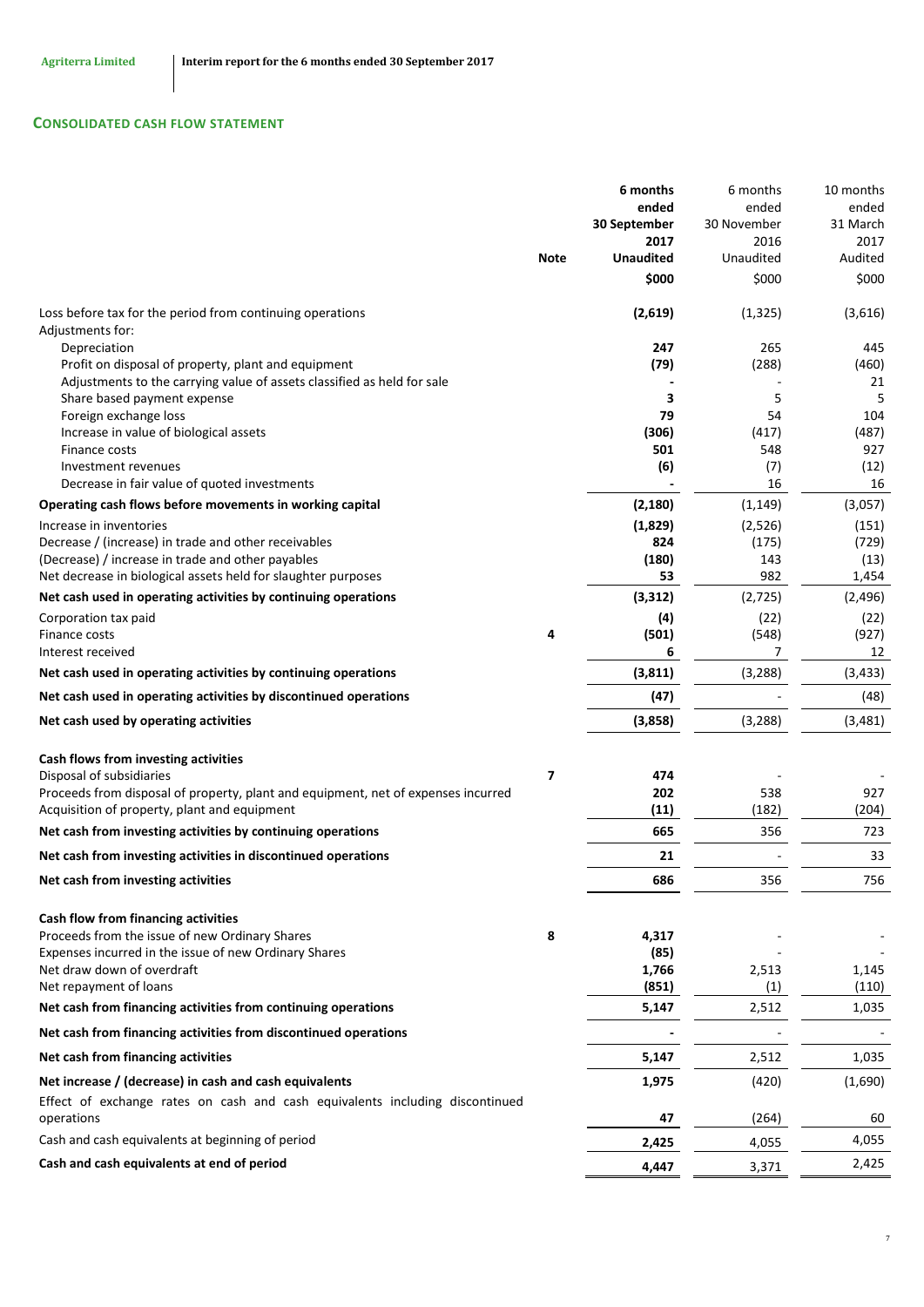#### **1. GENERAL INFORMATION**

Agriterra Limited ('Agriterra' or the 'Company') and its subsidiaries (together the 'Group') is focussed on the agricultural sector in Africa. Agriterra is a non-cellular company limited by shares incorporated and domiciled in Guernsey, Channel Islands. The address of its registered office is Richmond House, St Julians Avenue, St Peter Port, Guernsey GY1 1GZ.

The Company's Ordinary Shares are quoted on the AIM Market of the London Stock Exchange ('AIM').

The unaudited condensed consolidated financial statements have been prepared in US Dollars ('US\$' or '\$') as this is the currency of the primary economic environment in which the Group operates.

#### **2. BASIS OF PREPARATION**

The condensed consolidated financial statements of the Group for the 6 months ended 30 September 2017 (the 'H1-2018 financial statements'), which are unaudited and have not been reviewed by the Company's auditor, have been prepared in accordance with the International Financial Reporting Standards ('IFRS'), as adopted by the European Union, accounting policies adopted by the Group and set out in the report for the 10 month period ended 31 March 2017 (available at www.agriterra-ltd.com). The Group does not anticipate any significant change in these accounting policies for the year ended 31 March 2018. References to 'IFRS' hereafter should be construed as references to IFRSs as adopted by the EU.

This interim report has been prepared to comply with the requirements of the AIM Rules of the London Stock Exchange (the 'AIM Rules'). In preparing this report, the Group has adopted the guidance in the AIM Rules for interim accounts which do not require that the interim condensed consolidated financial statements are prepared in accordance with IAS 34, *'Interim financial reporting'*. While the financial figures included in this report have been computed in accordance with IFRSs applicable to interim periods, this report does not contain sufficient information to constitute an interim financial report as that term is defined in IFRSs.

The financial information contained in this report also does not constitute statutory accounts under the Companies (Guernsey) Law 2008, as amended. The financial information for the 10 month period ended 31 March 2017 is based on the statutory accounts for the period then ended. The auditors reported on those accounts. Their report was unqualified and did not include any statements of emphasis of matter.

The H1-2018 financial statements have been prepared in accordance with the IFRS principles applicable to a going concern, which contemplate the realisation of assets and liquidation of liabilities during the normal course of operations. Having carried out a going concern review in preparing the H1- 2018 financial statements, the Directors have concluded that there is a reasonable basis to adopt the going concern principle.

### <span id="page-8-0"></span>**3. SEGMENT INFORMATION**

The Executive Committee of the Group consider that the Group's operating activities during the period comprised the segments of Grain, Beef and Cocoa, all undertaken in Africa. In addition, the Group has certain other unallocated expenditure, assets and liabilities, either located in Africa or held as support for the Africa operations.

The following is an analysis of the Group's revenue and results by operating segment:

| 6 months ended 30 September 2017 - Unaudited                 | Grain | <b>Beef</b> | Cocoa | Unallo-<br>cated | Discon-<br>tinued $(3)$ | Elimina-<br>tions        | <b>Total</b> |
|--------------------------------------------------------------|-------|-------------|-------|------------------|-------------------------|--------------------------|--------------|
|                                                              | \$000 | \$000       | \$000 | \$000            | \$000                   | \$000                    | \$000        |
| Revenue                                                      |       |             |       |                  |                         |                          |              |
| External sales <sup>(2)</sup>                                | 1,520 | 2,261       | 9     |                  | (9)                     |                          | 3,781        |
| Inter-segment sales $(1)$                                    | 289   |             |       |                  |                         | (289)                    |              |
|                                                              | 1,809 | 2,261       | 9     |                  | (9)                     | (289)                    | 3,781        |
| Segment results                                              |       |             |       |                  |                         |                          |              |
| - Operating (loss) / profit                                  | (194) | (777)       | 13    | (1, 153)         | (13)                    |                          | (2, 124)     |
| - Interest (expense) / income                                | (404) | (95)        |       | 4                |                         |                          | (495)        |
| (Loss) / profit before tax                                   | (598) | (872)       | 13    | (1, 149)         | (13)                    | $\blacksquare$           | (2,619)      |
| Income tax                                                   | (2)   | (2)         |       |                  |                         |                          | (4)          |
| (Loss) / profit for the period from continuing<br>operations | (600) | (874)       | 13    | (1, 149)         | (13)                    | $\overline{\phantom{a}}$ | (2,623)      |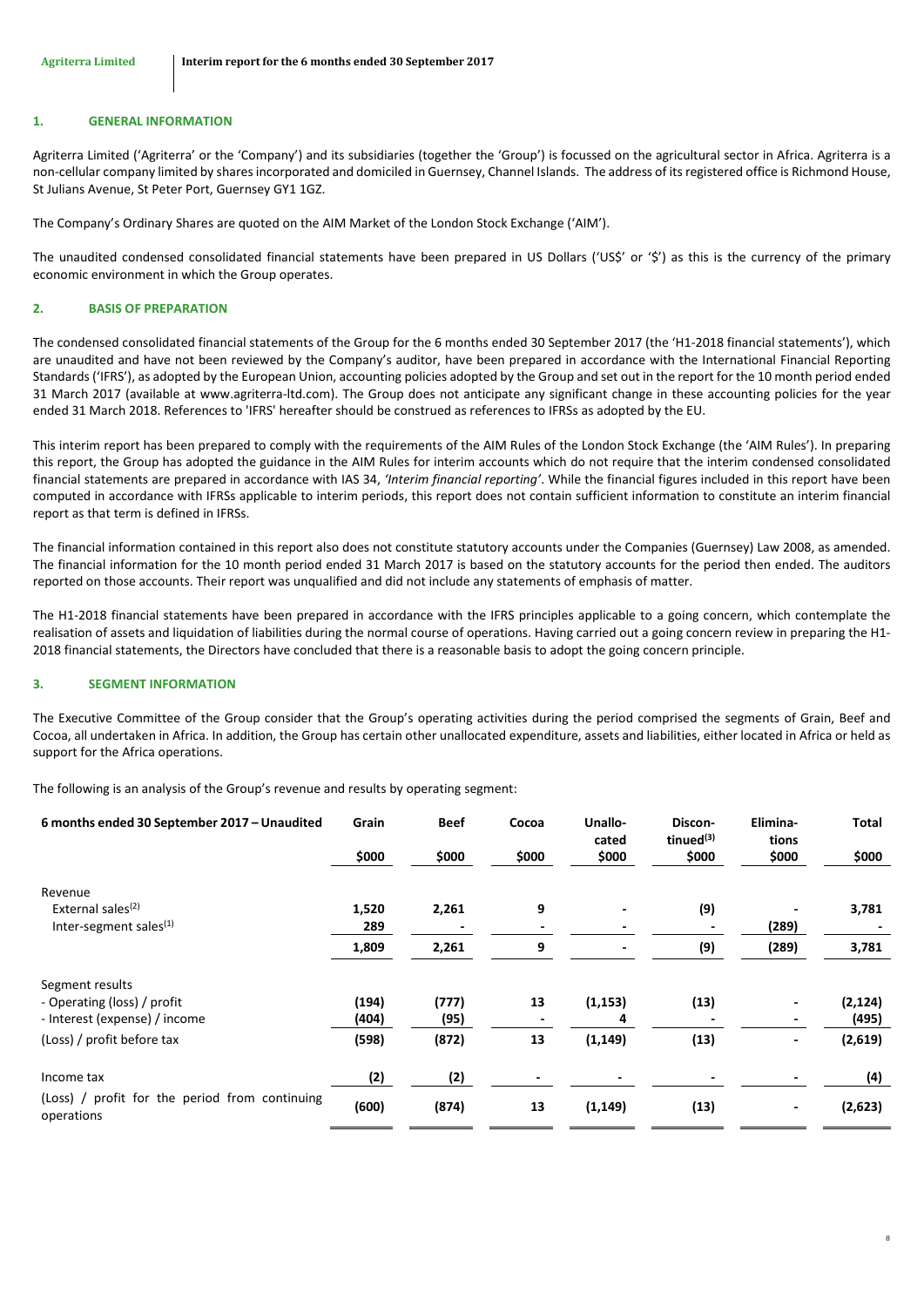| 6 months ended 30 November 2016 - Unaudited                  | Grain                    | Beef     | Cocoa | Unallo-<br>cated | Discon-<br>tinued <sup>(3)</sup> | Elimina-<br>tions        | Total    |
|--------------------------------------------------------------|--------------------------|----------|-------|------------------|----------------------------------|--------------------------|----------|
|                                                              | \$000                    | \$000    | \$000 | \$000            | \$000                            | \$000                    | \$000    |
| Revenue                                                      |                          |          |       |                  |                                  |                          |          |
| External sales <sup>(2)</sup>                                | 5,470                    | 2,636    | 21    |                  | (21)                             |                          | 8,106    |
| Inter-segment sales <sup>(1)</sup>                           | 287                      |          |       |                  |                                  | (287)                    |          |
|                                                              | 5,757                    | 2,636    | 21    |                  | (21)                             | (287)                    | 8,106    |
| Segment results                                              |                          |          |       |                  |                                  |                          |          |
| - Operating profit / (loss)                                  | 494                      | (784)    | (20)  | (478)            | 20                               |                          | (768)    |
| - Interest (expense) / income                                | (409)                    | (139)    |       | 7                |                                  |                          | (541)    |
| - Other gains and losses                                     | $\overline{\phantom{a}}$ |          |       | (16)             |                                  |                          | (16)     |
| Profit / (loss) before tax                                   | 85                       | (923)    | (20)  | (487)            | 20                               | $\overline{\phantom{a}}$ | (1, 325) |
| Income tax                                                   | (6)                      | (1)      |       | (15)             |                                  |                          | (22)     |
| Profit / (loss) for the period from continuing<br>operations | 79                       | (924)    | (20)  | (502)            | 20                               |                          | (1, 347) |
| 10 months ended 31 March 2017 - Audited                      | Grain                    | Beef     | Cocoa | Unallo-          | Discon-                          | Elimina-                 | Total    |
|                                                              |                          |          |       | cated            | tinue $d^{(3)}$                  | tions                    |          |
|                                                              | \$000                    | \$000    | \$000 | \$000            | \$000                            | \$000                    | \$000    |
| Revenue                                                      |                          |          |       |                  |                                  |                          |          |
| External sales <sup>(2)</sup>                                | 8,468                    | 4,339    | 25    |                  | (25)                             |                          | 12,807   |
| Inter-segment sales <sup>(1)</sup>                           | 446                      |          |       |                  |                                  | (446)                    |          |
|                                                              | 8,914                    | 4,339    | 25    |                  | (25)                             | (446)                    | 12,807   |
| Segment results                                              |                          |          |       |                  |                                  |                          |          |
| - Operating (loss) / profit                                  | (204)                    | (1, 346) | (136) | (1, 135)         | 136                              |                          | (2,685)  |
| - Interest (expense) / income                                | (686)                    | (241)    |       | 12               |                                  |                          | (915)    |
| - Other gains and losses                                     | ÷,                       |          |       | (16)             |                                  |                          | (16)     |
| (Loss) / profit before tax                                   | (890)                    | (1, 587) | (136) | (1, 139)         | 136                              |                          | (3,616)  |
| Income tax                                                   | (6)                      | (1)      |       | (15)             |                                  |                          | (22)     |
| (Loss) / profit for the period from continuing<br>operations | (896)                    | (1,588)  | (136) | (1, 154)         | 136                              |                          | (3,638)  |

(1) Inter-segment sales are charged at prevailing market prices.<br>(2) Revenue represents sales to external customers and is record

Revenue represents sales to external customers and is recorded in the country of domicile of the group company making the sale. Sales from the Grain and Beef divisions are principally for supply to the Mozambican market. There were no sales from the Cocoa division in the 6 month period ending 30 September 2017. Sales from the Cocoa division in the 6 month period ending 30 November 2016 and the 10 month period ending 31 March 2017 were supplied within Sierra Leone.

(3) Amounts reclassified to discontinued operations in all periods presented relate to the Cocoa division activities – refer to not[e 5.1.](#page-10-2)

The segment items included within continuing operations in the consolidated income statement for the periods are as follows:

| 6 months ended 30 September 2017 - Unaudited | Grain | <b>Beef</b> | Cocoa | Unallo-<br>cated         | Discon-<br>tinued        | Elimina-<br>tions        | Total |
|----------------------------------------------|-------|-------------|-------|--------------------------|--------------------------|--------------------------|-------|
|                                              | \$000 | \$000       | \$000 | \$000                    | \$000                    | \$000                    | \$000 |
| Depreciation                                 | 79    | 168         | -     | $\overline{\phantom{0}}$ | $\overline{\phantom{0}}$ | $\overline{\phantom{0}}$ | 247   |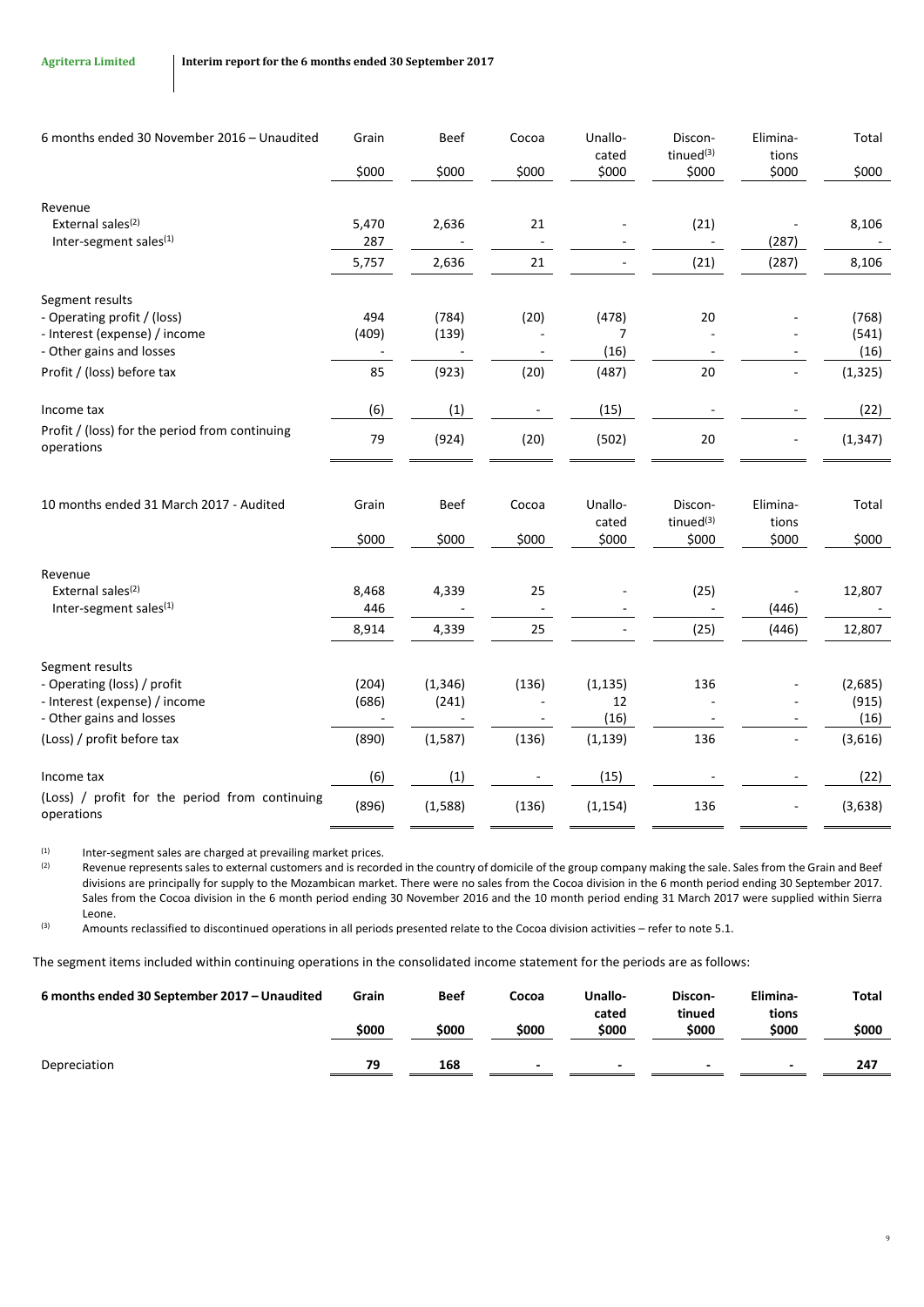| 6 months ended 30 November 2016 - Unaudited | Grain | <b>Beef</b> | Cocoa | Unallo-<br>cated         | Discon-<br>tinued | Elimina-<br>tions        | Total |
|---------------------------------------------|-------|-------------|-------|--------------------------|-------------------|--------------------------|-------|
|                                             | \$000 | \$000       | \$000 | \$000                    | \$000             | \$000                    | \$000 |
| Depreciation                                | 70    | 195         | -     | $\overline{\phantom{0}}$ |                   | ۰                        | 265   |
| 10 months ended 31 March 2017 - Audited     | Grain | <b>Beef</b> | Cocoa | Unallo-<br>cated         | Discon-<br>tinued | Elimina-<br>tions        | Total |
|                                             | \$000 | \$000       | \$000 | \$000                    | \$000             | \$000                    | \$000 |
| Depreciation                                | 123   | 322         | -     | -                        |                   | $\overline{\phantom{0}}$ | 445   |

## <span id="page-10-0"></span>**4. FINANCE COSTS**

|                        | 6 months         | 6 months    | 10 months |
|------------------------|------------------|-------------|-----------|
|                        | ended            | ended       | ended     |
|                        | 30 September     | 30 November | 31 March  |
|                        | 2017             | 2016        | 2017      |
|                        | <b>Unaudited</b> | Unaudited   | Audited   |
|                        | \$000            | \$000       | \$000     |
| Interest expense:      |                  |             |           |
| <b>Bank borrowings</b> | 501              | 548         | 927       |
|                        |                  |             |           |

# <span id="page-10-1"></span>**5. DISCONTINUED OPERATIONS**

The loss after tax arising on discontinued operations during the period is analysed by business operation as follows:

|                                                            | 6 months<br>ended<br>30 September<br>2017<br><b>Unaudited</b> | 6 months<br>ended<br>30 November<br>2016<br>Unaudited | 10 months<br>ended<br>31 March<br>2017<br>Audited |
|------------------------------------------------------------|---------------------------------------------------------------|-------------------------------------------------------|---------------------------------------------------|
|                                                            | \$000                                                         | \$000                                                 | \$000                                             |
| Cocoa activities<br>Group re-organisation                  | (5)<br>(30)                                                   | (20)                                                  | (136)                                             |
| Net loss after tax attributable to discontinued operations | (35)                                                          | (20)                                                  | (136)                                             |

# <span id="page-10-2"></span>**5.1. Cocoa activities**

Since September 2014, the Group's Cocoa division in Sierra Leone focussed its efforts on maintaining its cocoa plantation assets, while undertaking revenue generating logistics activities, principally providing assistance in the Ebola relief efforts. Sierra Leone was declared Ebola free in the year ended 31 May 2016; consequently, the logistics activities which were being undertaken to provide cash support for the Cocoa division reduced in scale such that the available income from these activities no longer substantially covered the costs of the Cocoa division.

Given the impact of Ebola on the West African region as a whole and the lack of investment appetite from traditional finance sources, the Board formed the view, after due investigations and careful consideration that the Group would be unlikely to be able to raise the finance to continue with the development of the cocoa plantation in the foreseeable future. In this context, the Board therefore believed that it was in the best interests of the Group to sell the Cocoa division to bolster the Group's cash reserves and to enable the Cocoa division to access other finance sources, such as dedicated development and sustainability funds.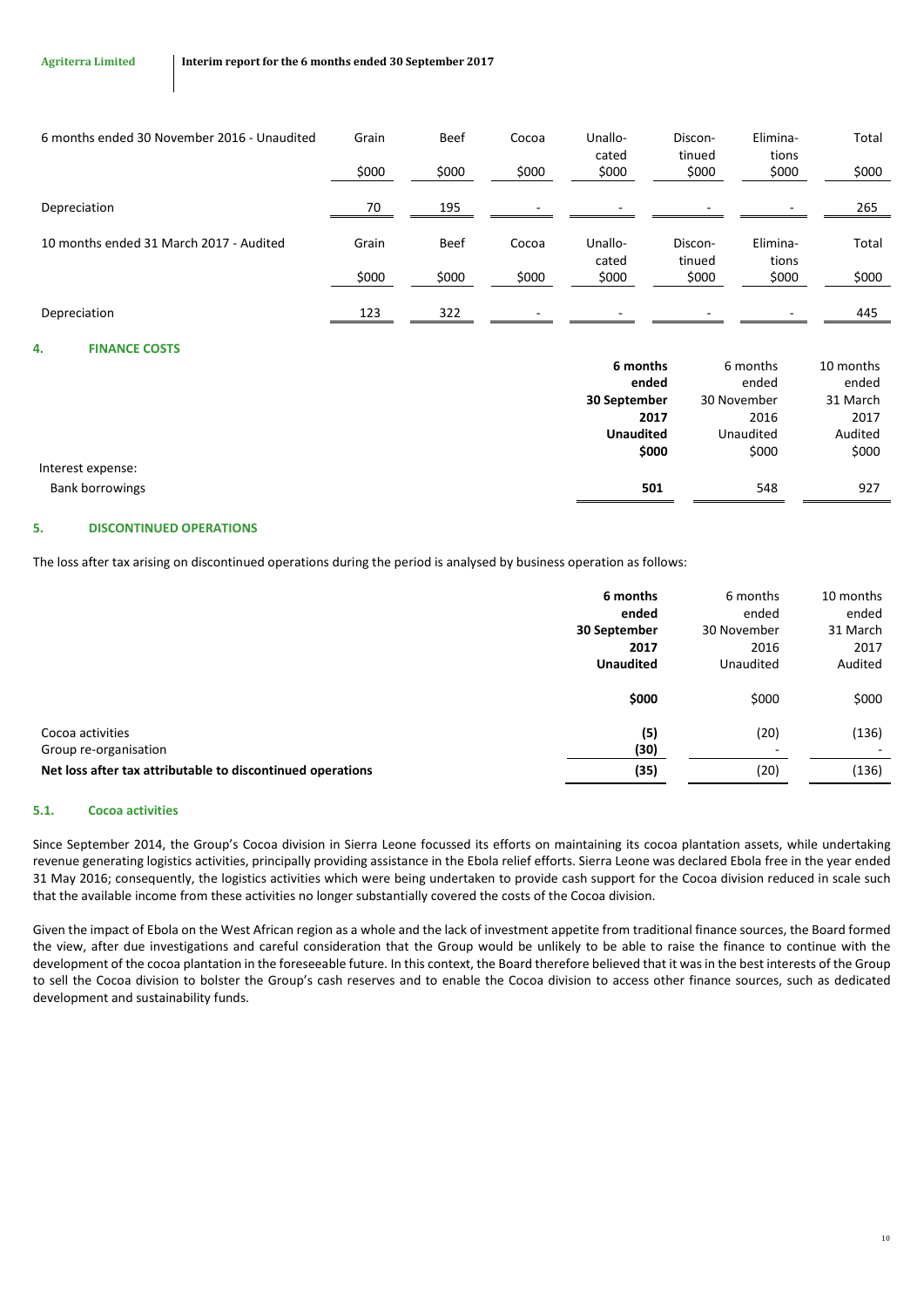As more fully described in the Chair's statement, the Cocoa division's operating companies were sold on 1 June 2017. Further details on the disposal of these subsidiaries are provided in note [7.](#page-12-0)

The Cocoa activities represented a business segment of the Group and accordingly the results of the Cocoa activities are presented as discontinued operations within the consolidated income statement. The amounts recorded in the consolidated income statement related to the Cocoa activities were as follows:

|                                                                                             | 6 months         | 6 months    | 10 months |
|---------------------------------------------------------------------------------------------|------------------|-------------|-----------|
|                                                                                             | ended            | ended       | ended     |
|                                                                                             | 30 September     | 30 November | 31 March  |
|                                                                                             | 2017             | 2016        | 2017      |
|                                                                                             | <b>Unaudited</b> | Unaudited   | Audited   |
|                                                                                             | \$000            | \$000       | \$000     |
| Revenue                                                                                     | 9                | 21          | 25        |
| Cost of sales                                                                               |                  | (3)         | (3)       |
| Gross profit                                                                                | 9                | 18          | 22        |
| Operating expenses                                                                          | (51)             | (38)        | (188)     |
| Profit on disposal of property, plant and equipment                                         | 15               |             | 30        |
| Loss before taxation                                                                        | (27)             | (20)        | (136)     |
| Taxation                                                                                    |                  |             |           |
| Loss after tax and net loss attributable to the discontinued Cocoa activities in the period |                  |             |           |
| (attributable to owners of the Company)                                                     | (27)             | (20)        | (136)     |
| Profit on disposal of the Cocoa activities (Note 7)                                         | 22               |             |           |
|                                                                                             | (5)              | (20)        | (136)     |

# **5.2. Group re-organisation**

During the period, the Group initiated a group rationalisation programme; companies which are no longer necessary in the Group structure are being liquidated or wound up. As a result, the balance included within the Translation reserve relating to those Group companies of \$30,000 (6 month period ended 30 November 2016 and 10 month period ended 31 March 2017: \$nil) has been reclassified to the result from discontinued operations in the period.

# <span id="page-11-0"></span>**6. BORROWINGS**

|                                                | 30 September<br>2017<br><b>Unaudited</b><br>\$000 | 30 November<br>2016<br>Unaudited<br>\$000 | 31 March<br>2017<br>Audited<br>\$000 |
|------------------------------------------------|---------------------------------------------------|-------------------------------------------|--------------------------------------|
| Non-current<br><b>Bank loans</b>               | ۰                                                 | 798                                       | 734                                  |
| Current<br><b>Bank loans</b><br>Bank overdraft | 208<br>4,465                                      | 210<br>3,544                              | 264<br>2,466                         |
|                                                | 4,673                                             | 3,754                                     | 2,730                                |
|                                                | 4,673                                             | 4,552                                     | 3,464                                |

## **Grain division**

At the end of all periods presented, the Group had an overdraft facility of 300,000,000 Metical (being approximately \$4,909,000 at the 30 September 2017 Metical to US\$ exchange rate) to provide working capital funding for its grain operations in Mozambique, principally for the purchase of maize and related operating expenditure. It is secured by a fixed charge against certain of the Group's property, plant and equipment, and a floating charge against all of the maize inventory and finished maize products, and trade receivables. Interest is charged at the counterparty bank's Mozambique prime rate less 1.75%. As at the date of this report, the interest rate on these borrowings is 26.00%. Unless it is cancelled by either party, the facility renews annually on 25 March. On 30 March 2017, the Facility was renewed on a short term basis until 5 May 2017 in order for the formal renewal process to be completed. This process was completed on 27 April 2017 and the Facility was renewed on the terms described above.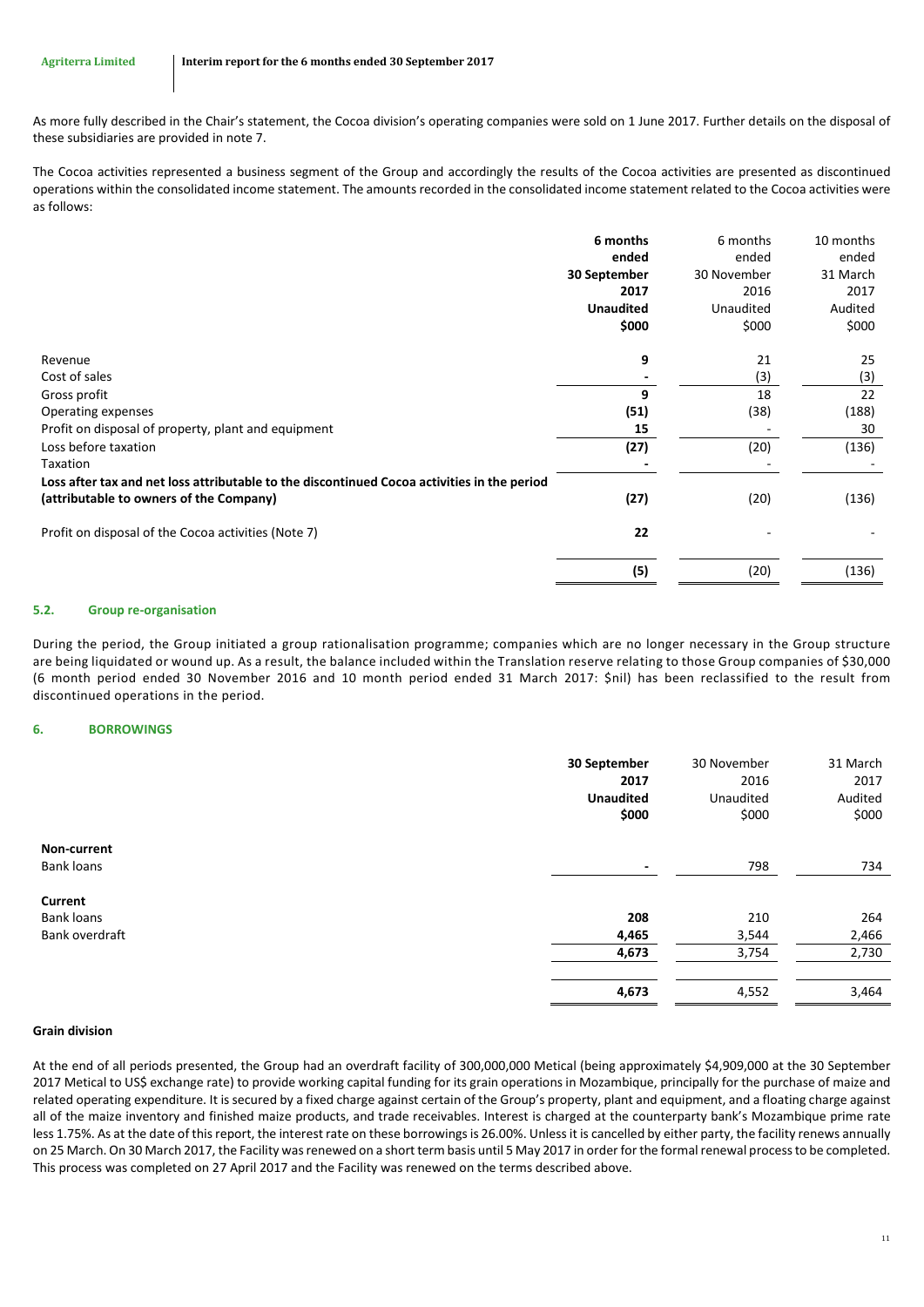As at the period end the Group had undrawn overdraft borrowing facilities for the Grain division of \$560,000 at the 30 September 2017 Metical to US\$ exchange rate.

### **Beef division**

As at 31 March 2017 and 30 November 2016, the Group had lending facilities totalling 105,000,000 Metical to continue financing its beef operations in Mozambique. The facilities comprised 75,000,000 Metical of term loans and a 30,000,000 Metical overdraft. The term loans, which had been fully drawn as at 30 November 2016, carried interest at the bank's prime lending rate plus 0.25% (currently 28.00%). Capital repayments on these loans commenced during H1-2017 in accordance with their terms. The overdraft renewed annually and carried interest at the bank's prime lending rate (being 27.75% at the date of this report). The lending facilities were secured by a fixed charge against the Group's abattoir in Chimoio and, by a floating change over all cattle and meat inventories, and trade receivables.

On 27 April 2017, the Group and Standard Bank agreed to modify the terms of these borrowing facilities as follows:

- 1. a new overdraft facility was provided on the same terms as the previous overdraft facility, other than for its renewal date, which was revised to 25 March 2018; and
- 2. the term loans were replaced by a single loan, with a twelve month term, repayable in equal monthly instalments commencing in May 2017. The balance outstanding on the term loans at that date was 39,133,000 Metical.

All other terms remained unchanged. The restructuring was required due to the change in the nature of the Company's business following the decision to close and de-stock the cattle farms.

As at the period end, the Group had undrawn overdraft borrowing facilities for the Beef division of \$375,000 at the 30 September 2017 Metical to US\$ exchange rate under the overdraft facility.

### <span id="page-12-0"></span>**7. DISPOSAL OF SUBSIDIARIES**

On 1 June 2017, the Group completed the disposal of Tropical Farms Limited and Tropical Farms Plantation (SL) Limited, the Sierra Leone companies which comprised the operating companies in the Group's Cocoa division. The purchasers were local Sierra Leone businessmen who have existing cocoa production, purchasing and distribution operations in country. The disposal was effected in order to generate cash flow for the repayment of borrowing facilities in the Group's Beef division and for general working capital purposes.

The net assets of these subsidiaries at the date of disposal, and the calculation of the profit on disposal were as follows:

|                                                                             | 1 June                   |
|-----------------------------------------------------------------------------|--------------------------|
|                                                                             | 2017<br><b>Unaudited</b> |
|                                                                             |                          |
|                                                                             | \$000                    |
| Property, plant and equipment                                               | 362                      |
| Trade and other receivables                                                 | 89                       |
| Cash at bank and in hand                                                    | 6                        |
| Trade and other payables                                                    | (127)                    |
|                                                                             | 330                      |
| Foreign exchange gains and losses recycled to profit and loss on disposal   | 128                      |
| Expenses incurred in connection with the disposal                           | 20                       |
|                                                                             | 478                      |
| Gain on disposal (included within loss from discontinued operations – refer |                          |
| to note $5.1$ )                                                             | 22                       |
| <b>Total consideration</b>                                                  | 500                      |
|                                                                             |                          |
| The net cash inflow on disposal was:                                        |                          |
|                                                                             |                          |
|                                                                             |                          |

| Consideration received                            | 500  |
|---------------------------------------------------|------|
| Less:                                             |      |
| Expenses incurred in connection with the disposal | (20) |
| Cash and cash equivalents disposed of             | (6)  |
| Total consideration                               | 474  |
|                                                   |      |

There were no disposals of subsidiaries in the comparative periods.